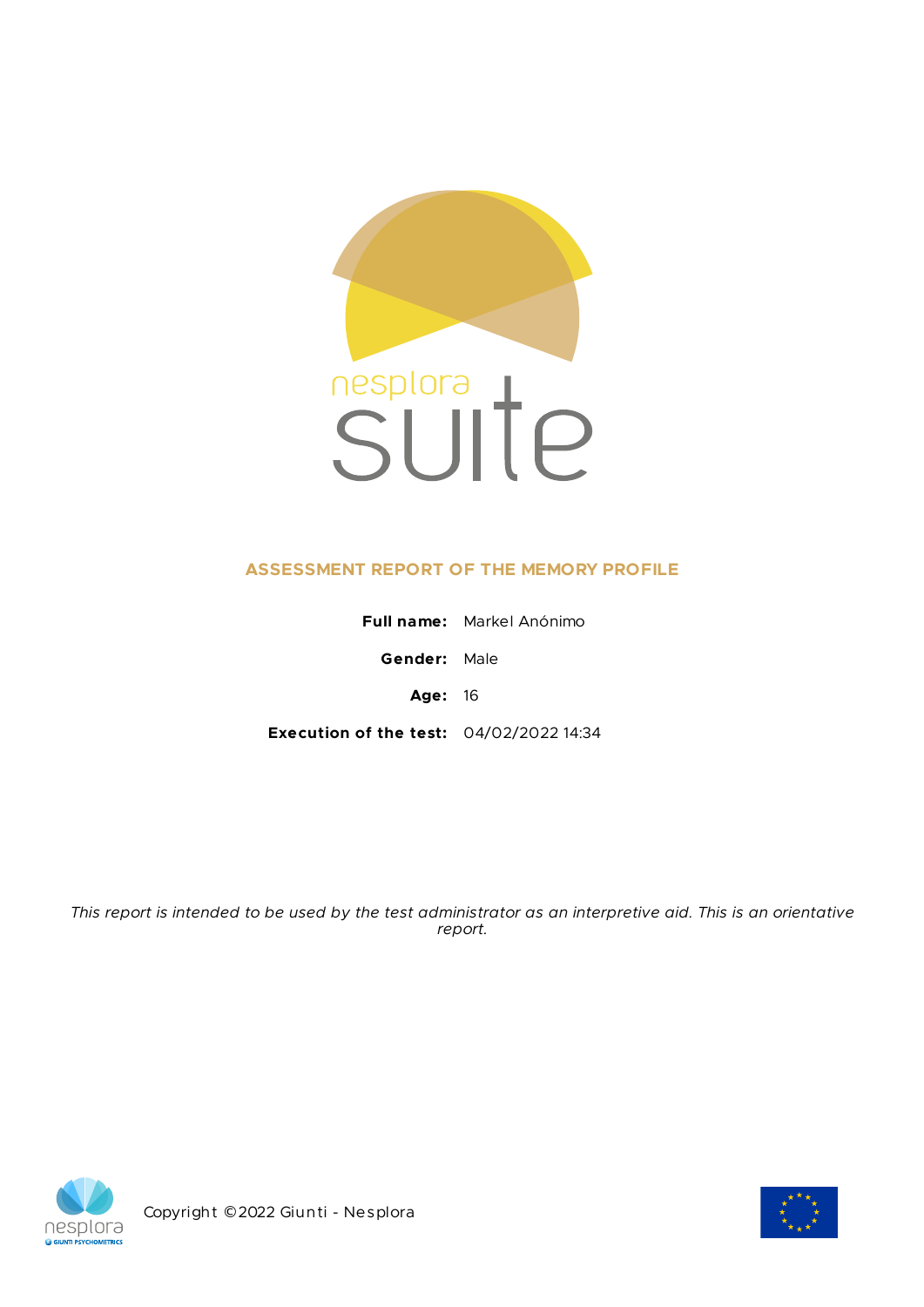| <b>Full name:</b>             | Markel Anónimo   |
|-------------------------------|------------------|
| Gender:                       | Male             |
| Date of birth:                | 13/03/2005       |
| Age:                          | 16 years         |
| <b>Execution of the test:</b> | 04/02/2022 14:34 |
| <b>Duration of the test</b>   |                  |
| Suite 1:                      | 16m 7s           |
| Suite 2:                      | 4m 32s           |
| Time between parts:           | 27m 26s          |
| Scale used:                   | 13-26 Male       |
|                               |                  |

# **Previous notes:**

No previous comments

# **Subsequent notes:**

No comments following the test



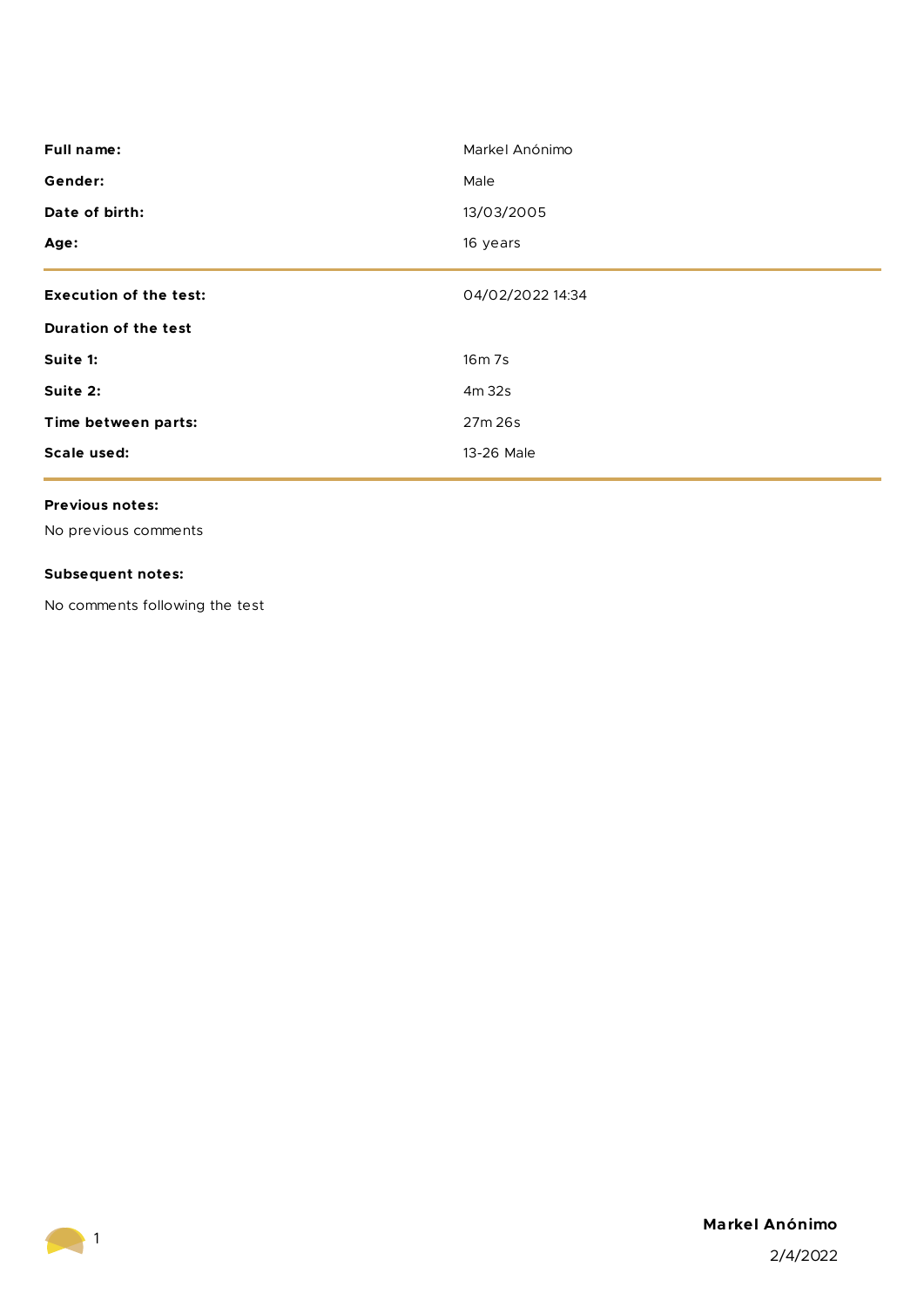# **NESPLORA SUITE ASSESMENT REPORT**

Nesplora Suite is a memory test that takes place in the virtual environment of a furnitore store and is shown through a virtual reality headset, provided with motion sensors that update the perspective giving a sense of immersion. It is necessary to use headphones and the push button to respond to the tasks. The test begins by presenting the different pieces of furniture and continues exhibiting different families on a monitor located in the back of the store. The families make furniture orders (lists) and the task is to visually search for the pieces of furniture, point to them and click on them trying to complete the requested list.

The different scores obtained in the execution are presented both in time and in hits/errors. These scores are presented in Raw scores, Percentiles, T scores and qualitative scores (Performance: very low, low, normal, high and very high), with the graphs showing T scores (Average=50 Standard deviation=10).



*For a better interpretation of the report, it is recommended to consult the Nesplora Suite manual.*

 $\sqrt{2}$ 

2/4/2022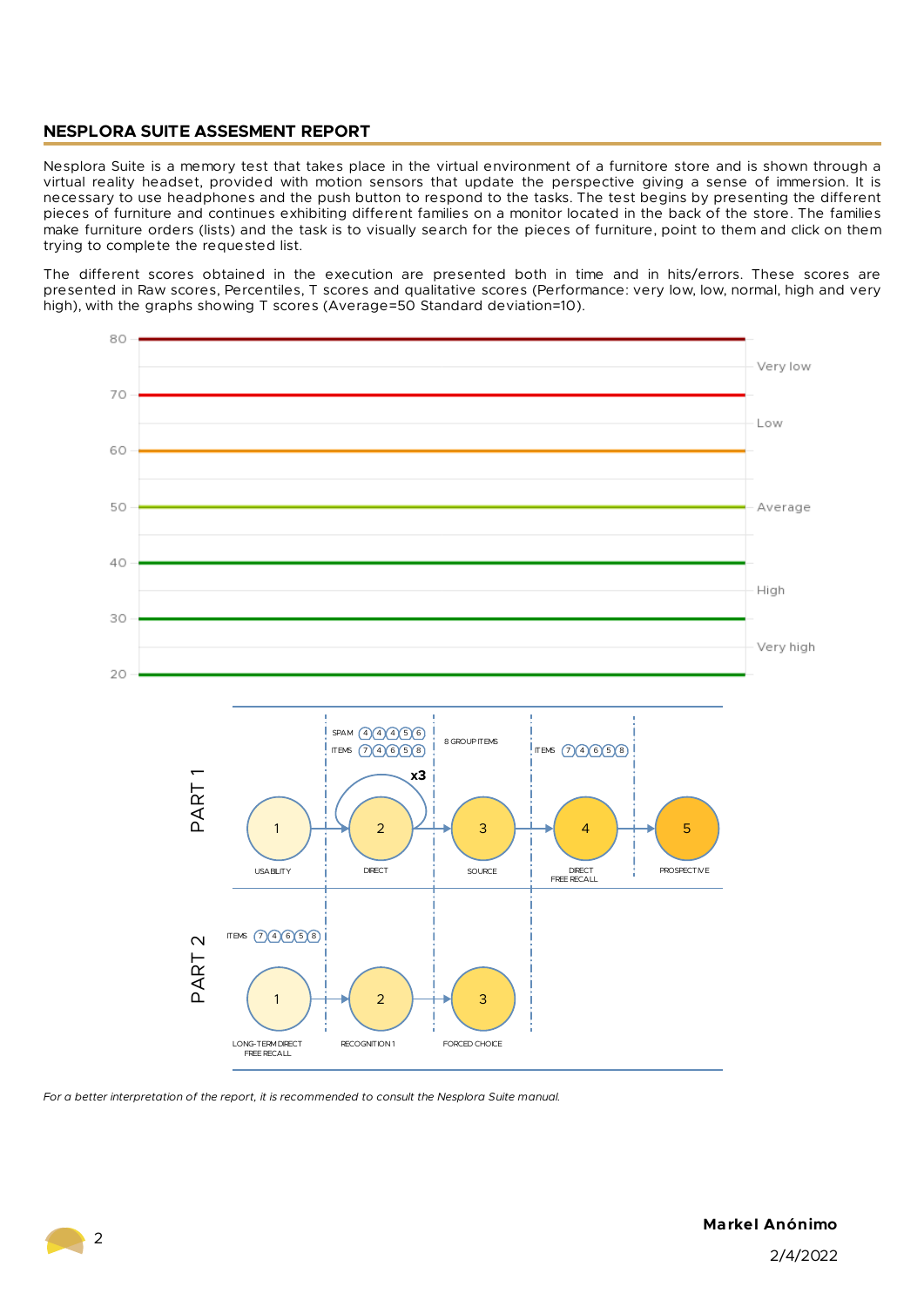# **SUMMARY TABLE**



### **SOURCE MEMORY**



## **SHORT-TERM MEMORY**



#### **LONG-TERM MEMORY**





# **Markel Anónimo**

2/4/2022

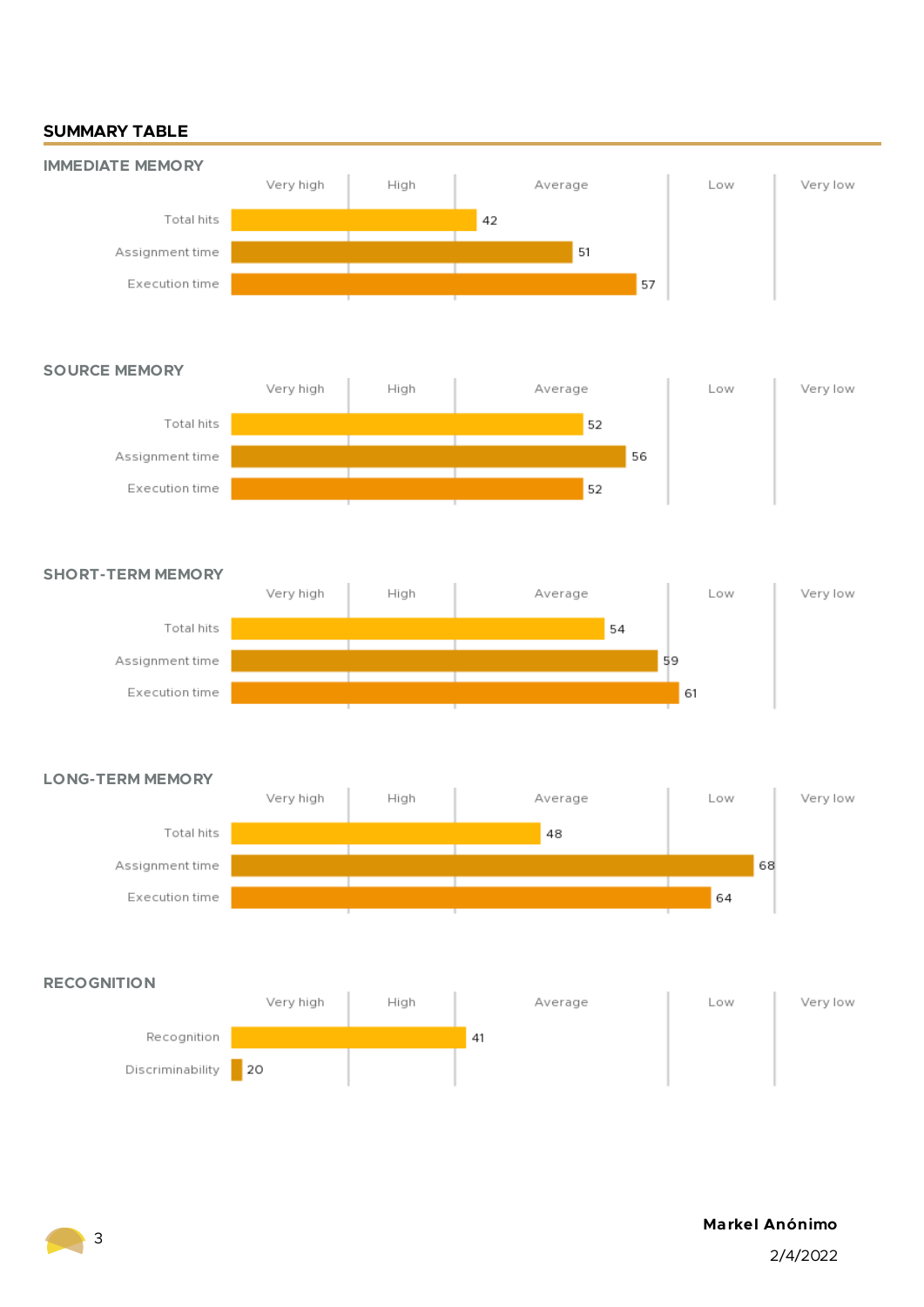



# **Markel Anónimo**

2/4/2022

4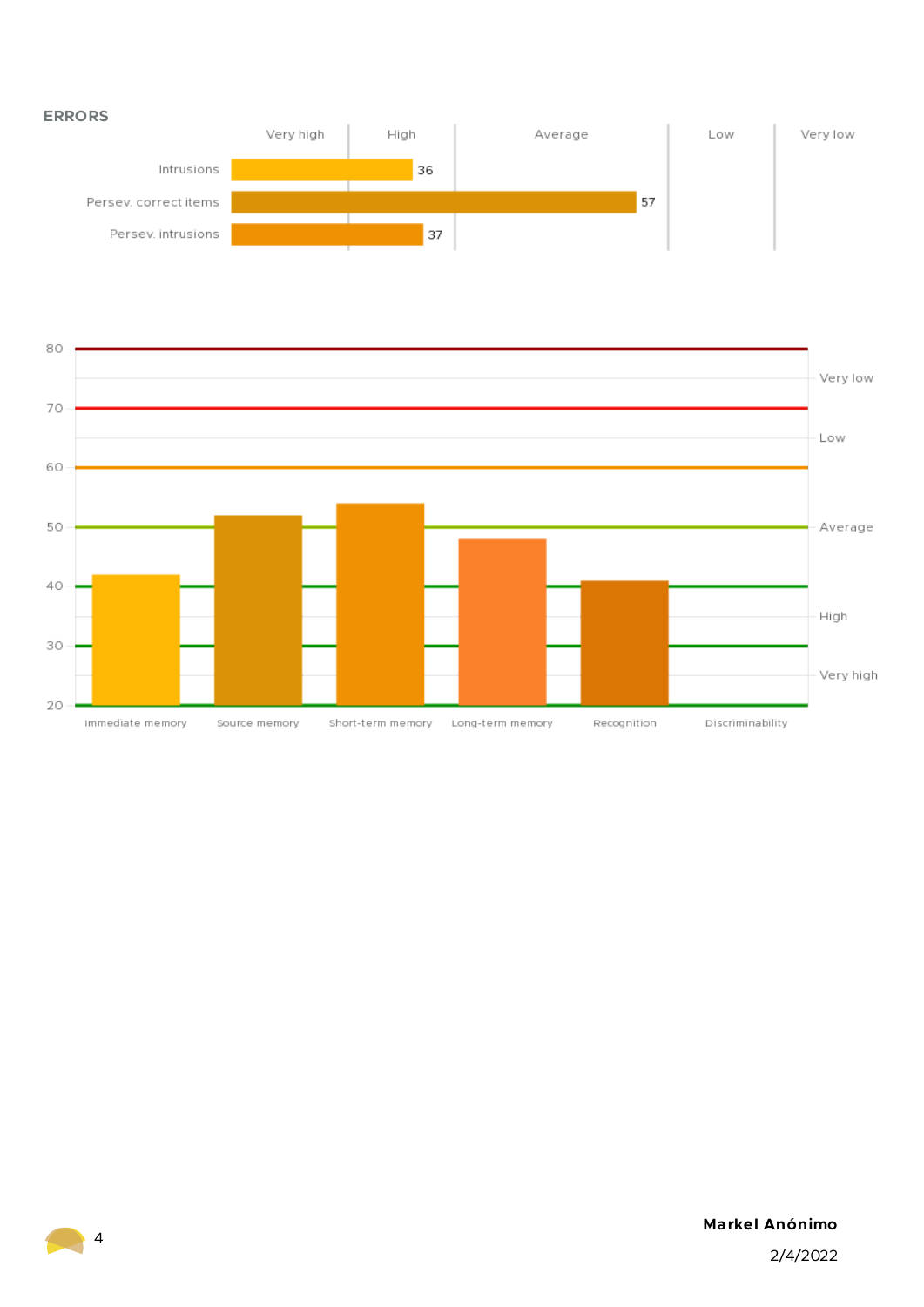## **1. IMMEDIATE MEMORY**

It relates to the functions of perception, attention and coding, since it is the function of repeating something that has been presented just a few seconds before. It clinically tells us if the receiving and recording function is intact. It is measured through the first task, consisting of 5 different families in 5 orders. You must attend the orders and try to remember the quantity and type of furniture, select them and finish the order. It is carried out through 3 trials, meaning that each family and their order is repeated a total of 3 times in order to measure the capacity of learning and memorization.

**Immediate memory:** is the success in execution, it is measured by hits. Markel has obtained a score of 42 in this variable.

**Assignment time:** indicates the time that it takes Markel to click on each hit in the same order, it is measured in seconds of the total hits, Markel has obtained a score of 51 in this variable.

**Execution time:** It is the time invested in carrying out the complete task, measured from the moment the instruction is given until the completion of the test, measured in seconds. Markel has obtained a score of 57 in this variable.

Graph in T scores of the performance in the variables indicated:



|                  | Raw        | Percentile | Tscore |
|------------------|------------|------------|--------|
| Immediate memory | 85         |            | -42    |
| Assignment time  | 9.28 sec   | 54         | 51     |
| Execution time   | 236.18 sec | 75         | 57     |

Described indeces with their score in each trail:

| Variable                | Raw       | Percentile | T score |
|-------------------------|-----------|------------|---------|
| Hits Trial 1            | 27        | 25         | 43      |
| Hits Trial 2            | 30        |            | 36      |
| Hits Trial 3            | 28        | 44         | 49      |
| Assignment time Trial 1 | 12.39 sec | 63         | 54      |
| Assignment time Trial 2 | 16.09 sec | 95         | 66      |
| Assignment time Trial 3 | 9.28 sec  | 54         | 51      |
| Execution time Trial 1  | 99.72 sec | 70         | 55      |
| Execution time Trial 2  | 79.27 sec | 86         | 61      |
| Execution time Trial 3  | 57.18 sec | 70         | 55      |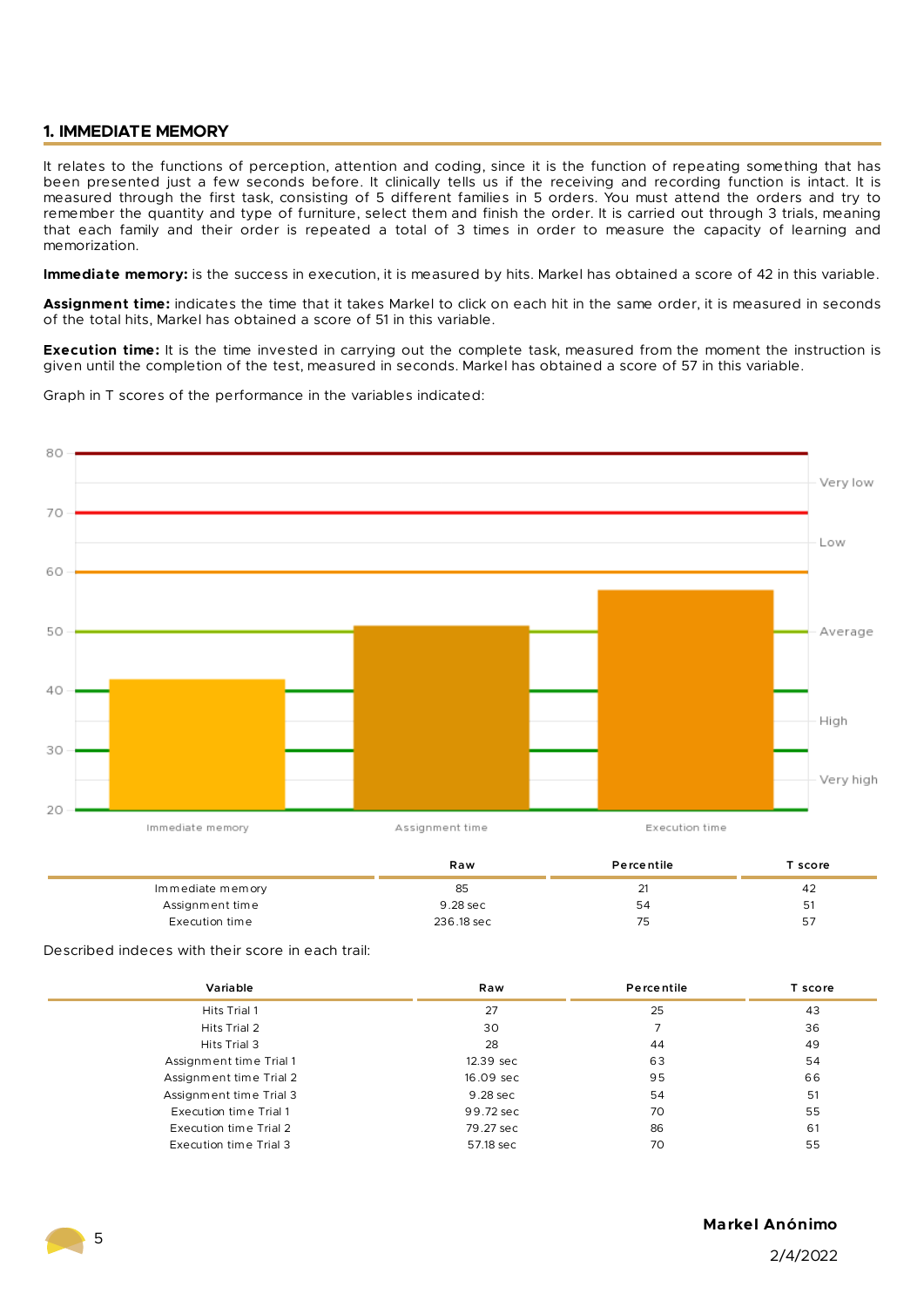Average performance of all trials per family/order, being the score an average of all the trials performed on the orders that each of the families made, the total hits and the execution time:

| Variable                | Raw       | Percentile | T score |
|-------------------------|-----------|------------|---------|
| Hits Order 1            | 21        | 21         | 42      |
| Hits Order 2            | 12        | 28         | 44      |
| Hits Order 3            | 18        | 28         | 44      |
| Hits Order 4            | 14        | 30         | 45      |
| Hits Order 5            | 20        | 36         | 47      |
| Assignment time Order 1 | 11.03 sec | 86         | 61      |
| Assignment time Order 2 | 5.69 sec  | 73         | 56      |
| Assignment time Order 3 | 7.4 sec   | 66         | 54      |
| Assignment time Order 4 | 11.12 sec | 91         | 64      |
| Assignment time Order 5 | 9.28 sec  | 54         | 51      |
| Execution time Order 1  | 56.8 sec  | 79         | 58      |
| Execution time Order 2  | 37.53 sec | 56         | 52      |
| Execution time Order 3  | 34.02 sec | 62         | 53      |
| Execution time Order 4  | 53.83 sec | 93         | 65      |
| Execution time Order 5  | 53.99 sec | 75         | 57      |

# **Markel Anónimo**

2/4/2022

6

**College**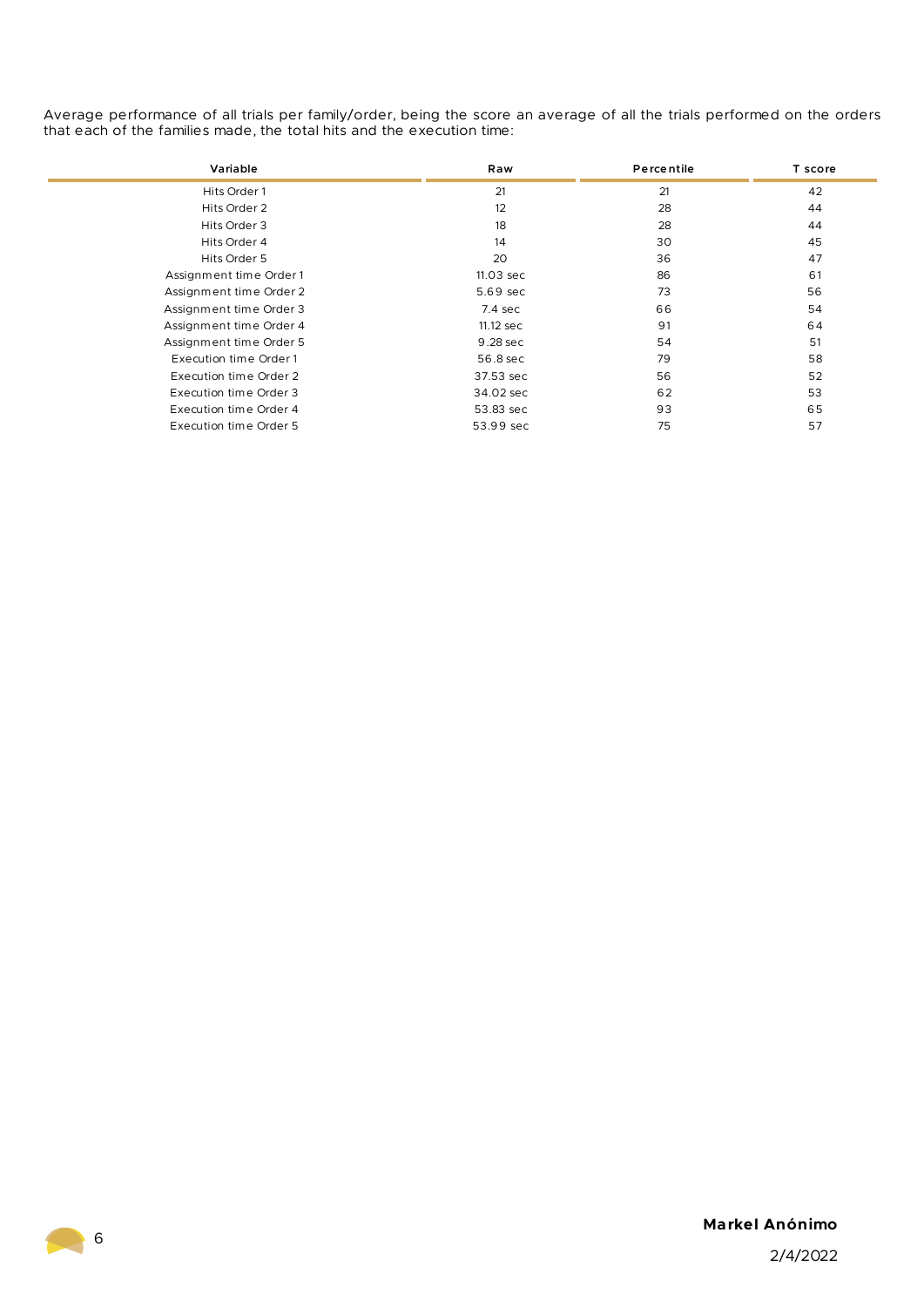## **LEARNING CURVE**

7

Learning consists of consolidating the information obtained and facilitating its execution throughout the trials, so that it improves the performance in hits and it takes less time to complete the task. That execution tends to be ascending over time.

Markel's learning in Immediate Memory is shown in this graph:



**Markel Anónimo**

2/4/2022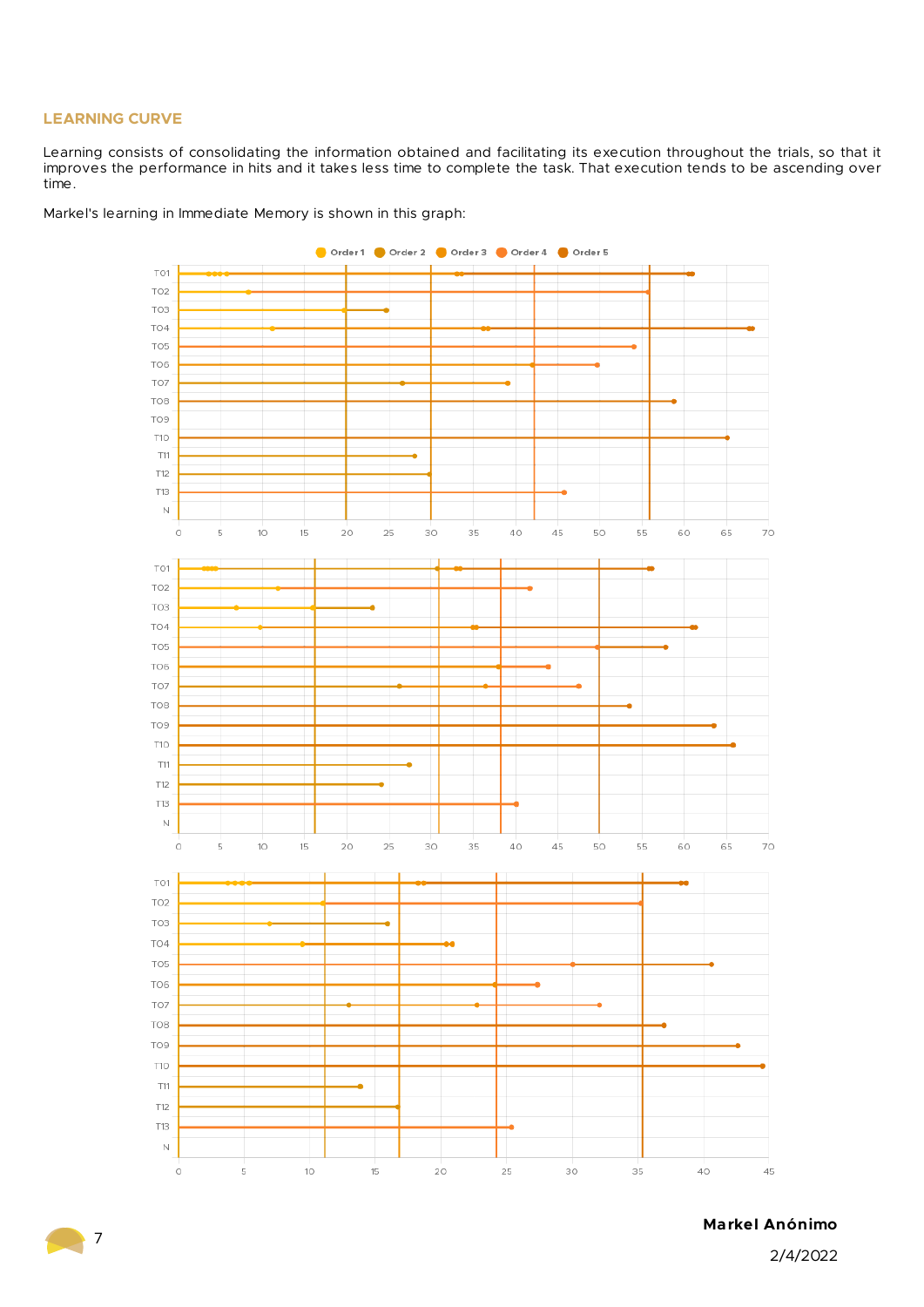The efficiency of the learning with respect to Markel's time has been of -42.54 seconds.



# Evolution of the subject's learning with respect to his/her group

#### **1.1. MEMORY STRATEGIES OF THE IMMEDIATE MEMORY TASK**

#### **PRIMACY AND RECENCY**

**Primacy** is the memory strategy of remembering the first items, obtained by pressing first the pieces of furniture corresponding to the beginning of the list of an order. **Recency** is the memory strategy of remembering the last items, obtained by pressing first the pieces of furniture corresponding to the end of the list of an order.

Markel tends to remember the first representations of memory better than the last.

The table shows whether this effect has been achieved for each trial and family order, or if there are none (blank):

| Trial | Orde r1  | Orde r2                  | Order <sub>3</sub> | Orde r4                  | Order <sub>5</sub>       |
|-------|----------|--------------------------|--------------------|--------------------------|--------------------------|
|       | Prim acy | Primacy                  | Prim acy           | Primacy                  |                          |
|       |          | $\overline{\phantom{0}}$ | Prim acy           | $\overline{\phantom{0}}$ | $\overline{\phantom{a}}$ |
|       |          | $\overline{\phantom{a}}$ | Prim acy           | <b>Primacy</b>           |                          |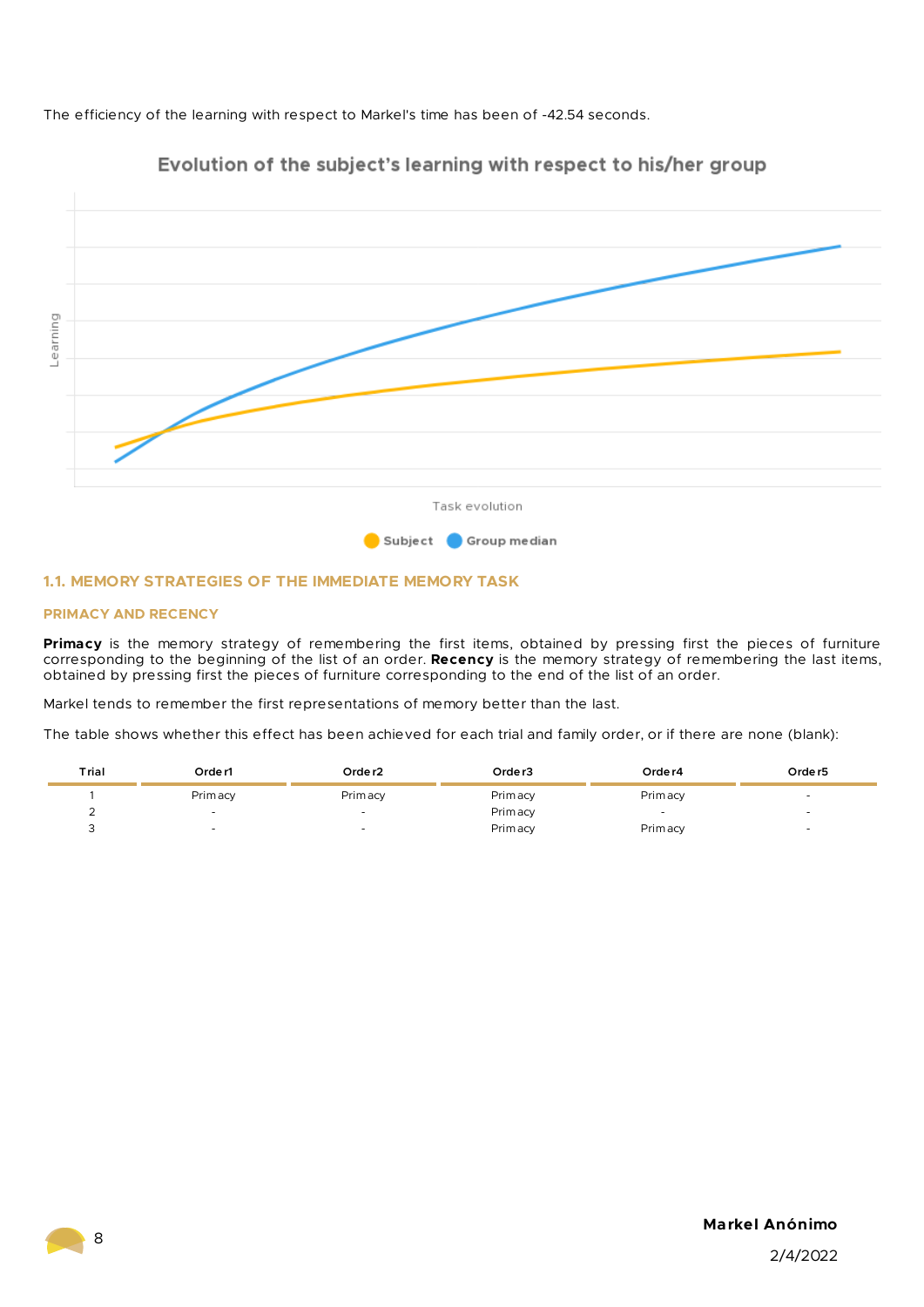### **VISUAL AND AUDITORY**

These strategies refer to the greater use of visual or verbal memory to perform the task.

When the subject follows the order by doing a sweep and clicking on the pieces of furniture that he/she visually identifies from the order we say that he/she uses **visual memory**. The sweep will be classified as "right to left" or "left to right" depending on the direction he/she follows.

When the subject follows the order in which he/she has heard the order, even when there are pieces of furniture within the order that are close to each other, and reproduces the order that he/she verbally remembers, we say that he/she uses **verbal memory**.

It is compatible for both to occur since we use all our functions in order to do the task as best as possible.

|                                           | Trial 1                        | Trial 2                              | Trial 3                        |
|-------------------------------------------|--------------------------------|--------------------------------------|--------------------------------|
| Order 1<br>Verbal memory<br>Visual memory | Yes<br>Yes, from right to left | <b>No</b><br>Yes, from right to left | No.<br>Yes, from right to left |
| Order 2<br>Verbal memory<br>Visual memory | Yes<br>N <sub>o</sub>          | No.<br>Yes, from right to left       | No.<br>No.                     |
| Order 3<br>Verbal memory<br>Visual memory | Yes<br>Yes, from right to left | Yes<br>Yes, from right to left       | Yes<br>Yes, from right to left |
| Order 4<br>Verbal memory<br>Visual memory | No.<br>N <sub>o</sub>          | No.<br>No.                           | No.<br><b>No</b>               |
| Order 5<br>Verbal memory<br>Visual memory | No.<br>No.                     | <b>No</b><br>Yes, from right to left | No.<br><b>No</b>               |

Markel uses visual memory in most of the orders.

#### **ERRORS**

Markel has finished all the orders.

Markel has not clicked outside the environment.

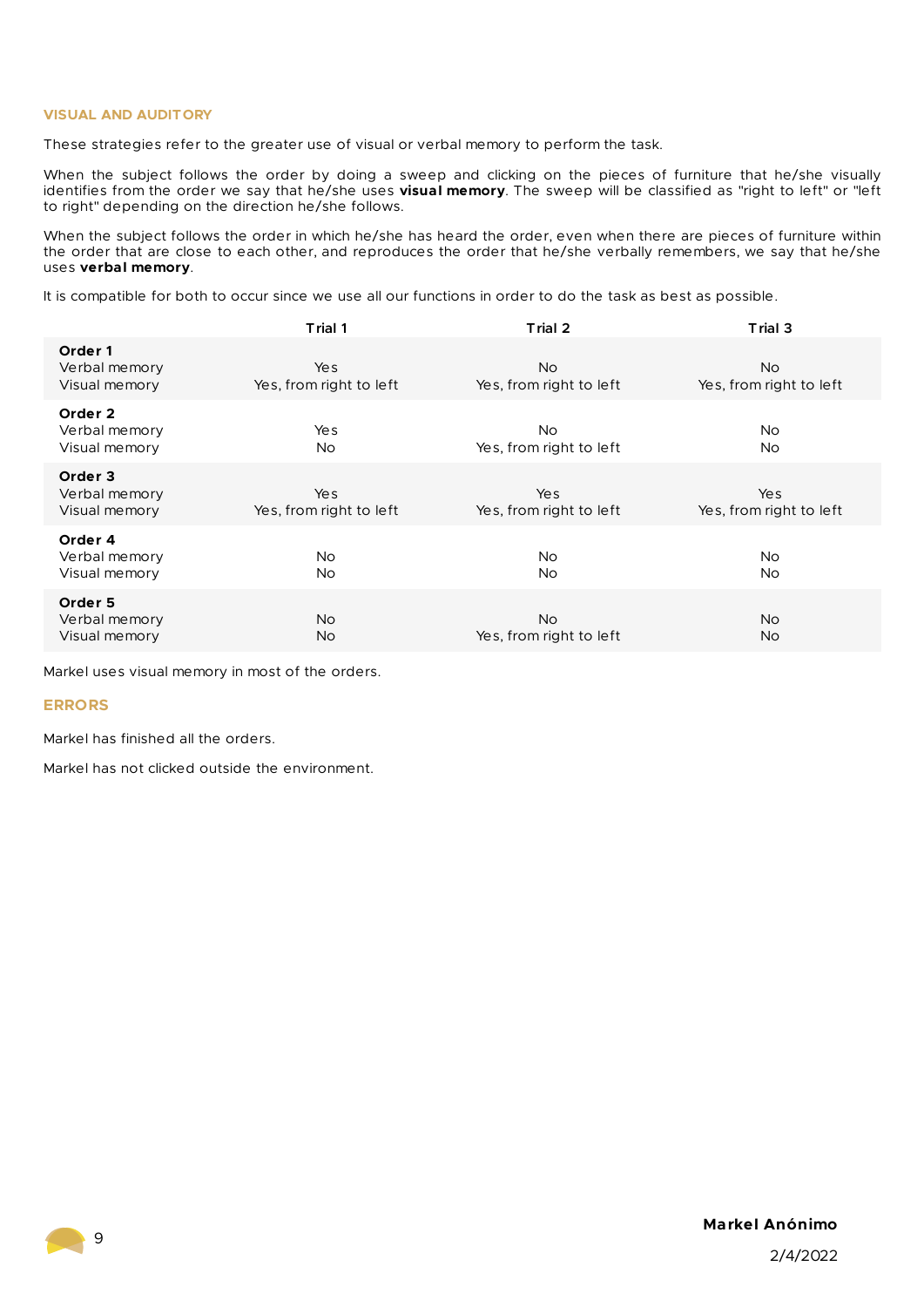# **2. SOURCE MEMORY**

This index refers to the ability to place a memory at its corresponding origin, in its appropriate temporal and locative context. On this occasion, an order is placed and you must choose between the 5 families the one that corresponds.

**Source memory:** is the success in execution, measured in hits, Markel has obtained a score of 52 in this variable.

**Assignment time:** indicates the time it takes Markel to click on each hit in the same order, it is measured in average seconds of the total hits. Markel has obtained a score of 56 in this variable.

**Execution time:** It is the time invested in carrying out the complete task, measured from the moment the instruction is given until the completion of the test, measured in seconds. Markel has obtained a score of 57 in this variable.

Next, a chart of T scores of the performance in the indicated variables



|                 | Raw        | <b>Percentile</b> | T score |
|-----------------|------------|-------------------|---------|
| Source memory   |            | 56                | 52      |
| Assignment time | $1.94$ sec | 73                | 56      |
| Execution time  | 30.57 sec  | 58                | 52      |

#### **ERRORS**

Markel has made the following errors in this task:

#### **Number of incorrect assignments:** 3

**Number of orders assigned to an incorrect family:** 0

**Number of omitted assignments:** 0

#### **Number of discarded assignments:** 3

**Response omission:** Markel in this task has clicked the button of does not know/does not answer 3 times. Of which are: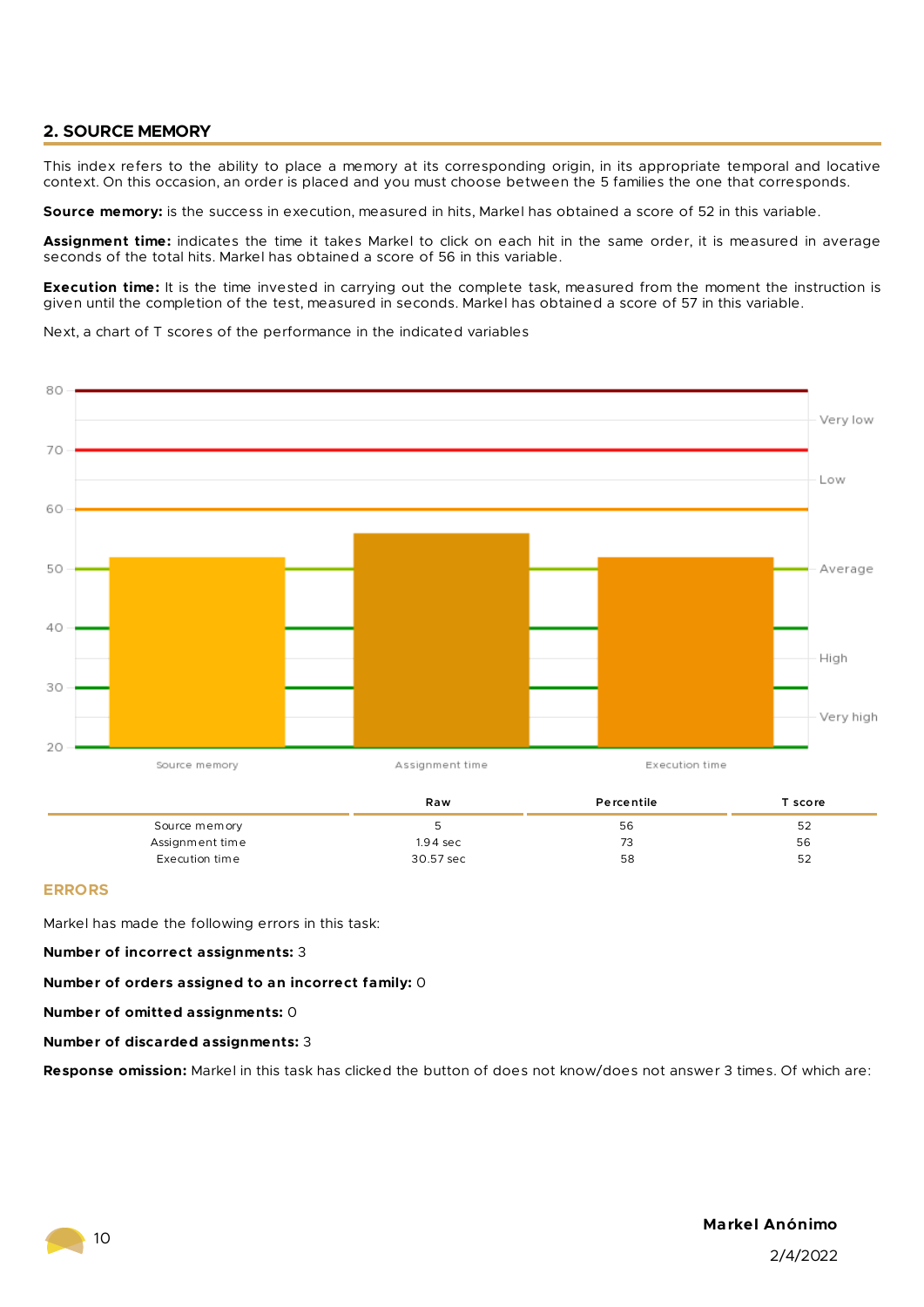# **3. SHORT-TERM MEMORY**

Short-term memory is a temporary storage system that allows us to retain a limited amount of information for a short period of time. In this task one has to remember the same orders that each family wanted separately in task 1.

**Short-term memory:** is the success in execution, it is measured by hits. Markel has obtained a score of 42 in this variable.

**Assignment time:** indicates the time that it takes Markel to click on each hit in the same order, it is measured in seconds of the total hits, Markel has obtained a score of 51 in this variable.

**Execution time:** It is the time invested in carrying out the complete task, measured from the moment the instruction is given until the completion of the test, measured in seconds. Markel has obtained a score of 57 in this variable.

Graph in T scores of the performance in the variables indicated:



|                   | Raw        | Percentile | score i |
|-------------------|------------|------------|---------|
| Short-term memory | 20         | 64         | 54      |
| Assignment time   | 13.47 sec  | 80         | 59      |
| Execution time    | 101.98 sec | 86         | 61      |

### **3.1. GAIN/LOSS**

Part of the performance depends on the learning given in immediate memory (Task 1) and the consolidation and elaboration in source memory (Task 2), therefore, the decrease or increase of hits will be referred to as gain or loss.

In this case, a comparison of the total performance of hits in each order is shown in its three trials in immediate memory (task 1) and short-term memory (task 3).

Markel has obtained a gain of 8 items between immediate and short-term memory.

The performance difference is intrasubject, the variable **gain** shows the improvement or deterioration in learning with respect to the test.

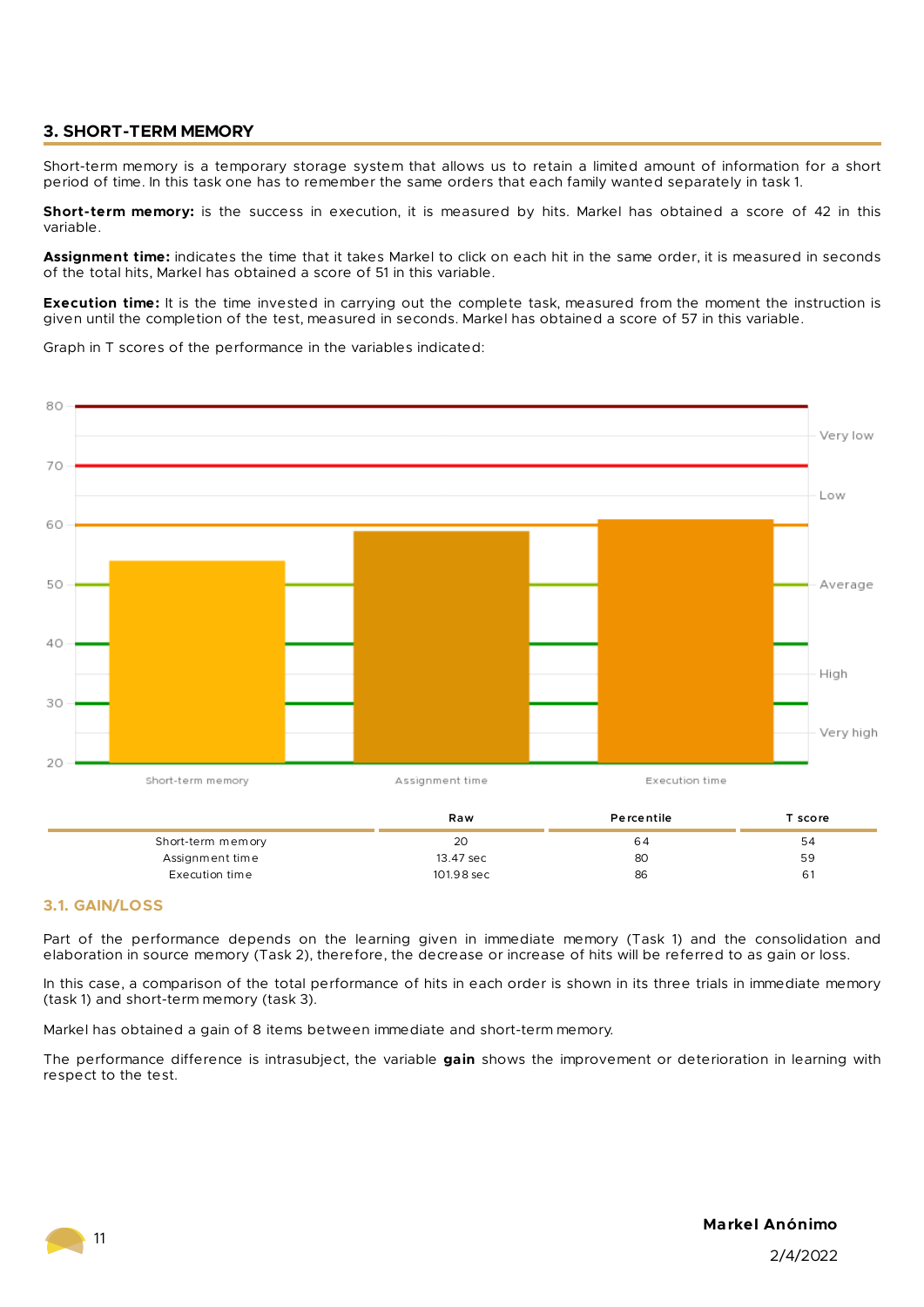Table showing the correct items and the order in which he/she makes hits and errors and performance in gain of Markel:

| Orde r | Correct items | Hit/Error order                           | Gain |
|--------|---------------|-------------------------------------------|------|
|        | 6             | Hit   Hit   Hit   Hit   Hit   Error   Hit | 46   |
|        |               | Error   Error   Hit   Error               | 32   |
|        |               | Hit   Hit   Hit                           | 39   |
| 4      |               | Hit   Hit   Error   Hit                   | 44   |
|        |               | Hit   Hit   Hit   Hit   Hit   Hit   Hit   | 62   |

### **3.2. MEMORY STRATEGIES IN THE SHORT-TERM TASK**

#### **PRIMACY AND RECENCY**

**Primacy** is the memory strategy of remembering the first items, obtained by pressing first the pieces of furniture corresponding to the beginning of the list of an order. **Recency** is the memory strategy of remembering the last items, obtained by pressing first the pieces of furniture corresponding to the end of the list of an order.

Markel does not have a tendency towards Primacy or towards Recency.

The table shows whether this effect has been achieved for each trial and family order, or if there are none (blank).

| ∩rde r1 | `~~ | าrd≙ r | יים הואיר |
|---------|-----|--------|-----------|
|         | .   | .      |           |
|         |     |        |           |

#### **VISUAL AND VERBAL**

These strategies refer to the greater use of visual or verbal memory to perform the task.

When the subject follows the order by doing a sweep and clicking on the pieces of furniture that he/she visually identifies from the order we say that he/she uses **visual memory**. The sweep will be classified as "right to left" or "left to right" depending on the direction he/she follows.

When the subject follows the order in which he/she has heard the order, even when there are pieces of furniture within the order that are close to each other, and reproduces the order that he/she verbally remembers, we say that he/she uses **verbal memory**.

It is compatible for both to occur since we use all our functions in order to do the task as best as possible.

| Order 1<br>Verbal memory<br>Visual memory | Nο<br>Yes, from right to left |
|-------------------------------------------|-------------------------------|
| Order 2<br>Verbal memory<br>Visual memory | Nο<br>Nο                      |
| Order 3<br>Verbal memory<br>Visual memory | Νo<br>Nο                      |
| Order 4<br>Verbal memory<br>Visual memory | Nο<br>Nο                      |
| Order 5<br>Verbal memory<br>Visual memory | Nο<br>Yes, from right to left |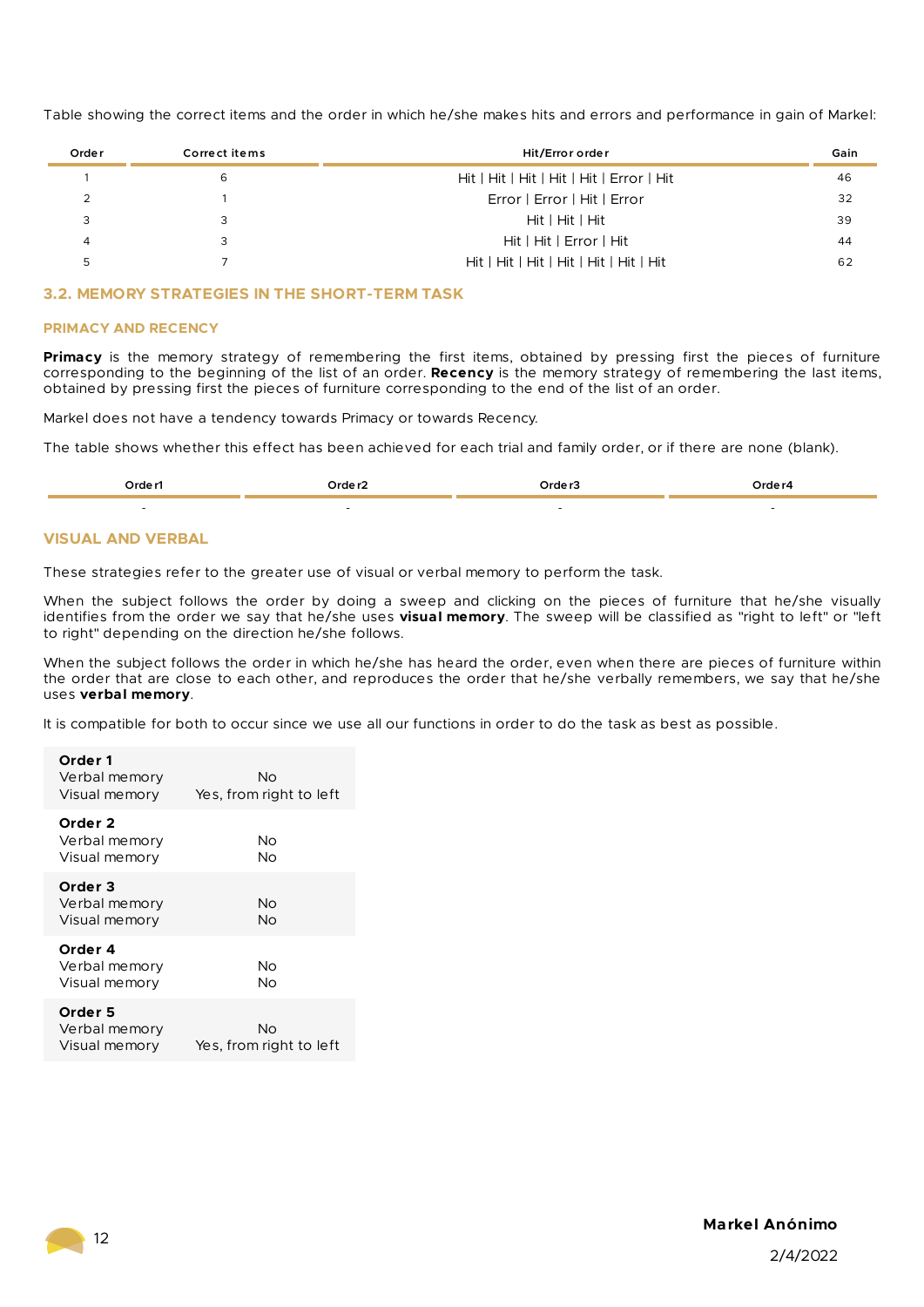# **4. LONG-TERM MEMORY**

Long-term memory is the ability to consolidate and encode information so that it is stored for long periods of time. In this case, a pause is made and after that time it is required to remember the orders of each family again.

**Long-term memory:** is the success in execution, it is measured by hits. Markel has obtained a score of 42 in this variable.

**Assignment time:** indicates the time it takes Markel to click on each hit in the same order, it is measured in average seconds of the total hits. Markel has obtained a score of 56 in this variable.

**Execution time:** It is the time invested in carrying out the complete task, measured from the moment the instruction is given until the completion of the test, measured in seconds. Markel has obtained a score of 57 in this variable.

Graph in T scores of the performance in the variables indicated:



|                  | Raw        | Percentile | score |
|------------------|------------|------------|-------|
| Long-term memory | 22         | 4C         | 48    |
| Assignment time  | 18.63 sec  | 96         | 68    |
| Execution time   | 115.04 sec | 91         | 64    |

# **Markel Anónimo**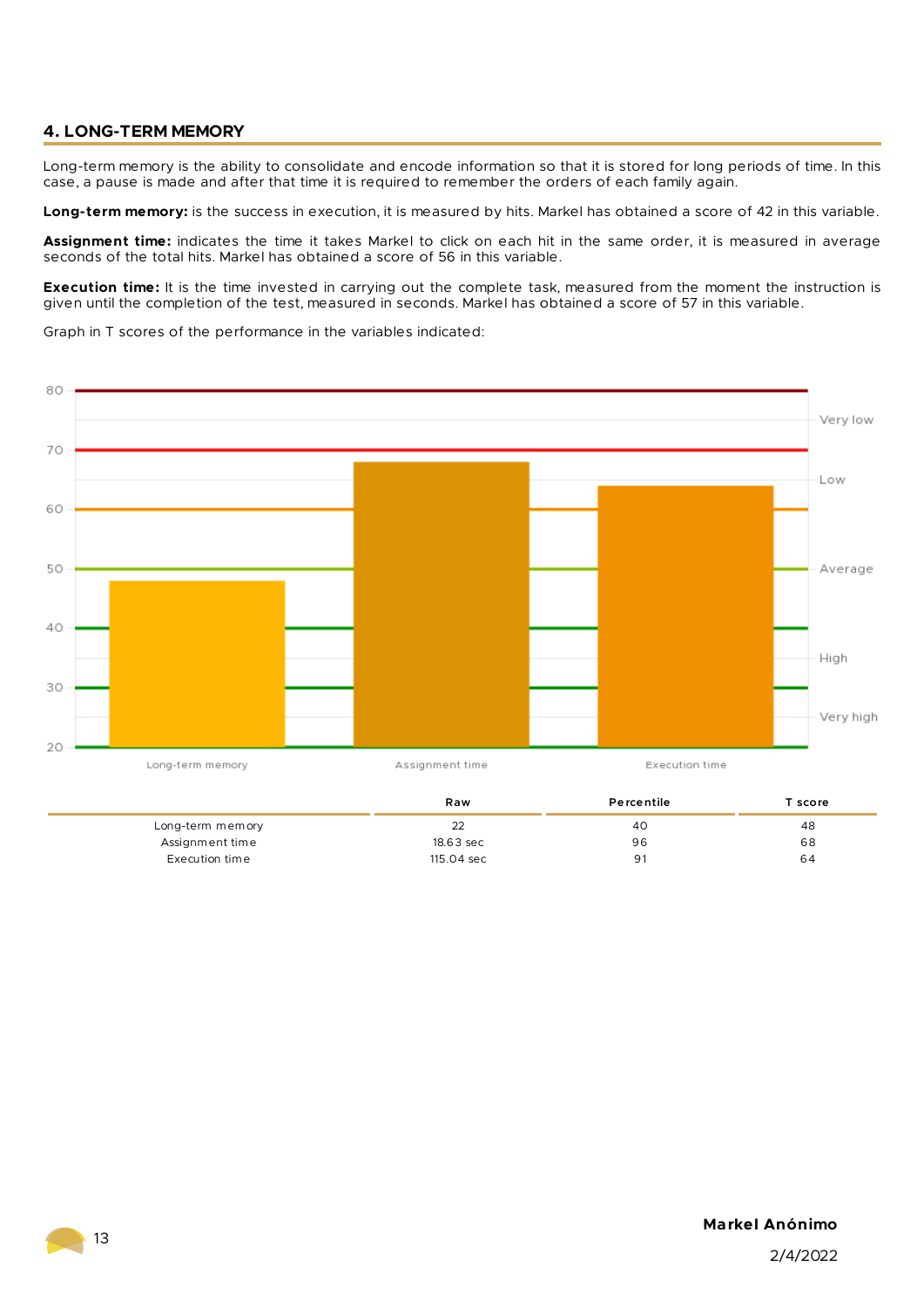#### **GAIN/LOSS**

By not repeating items, part of the performance depends on the learning given in immediate memory (Task 1) and the consolidation and elaboration in source memory (Task 2). Therefore, the decrease or increase of hits will be referred to as gain or loss.

In this case, a comparison of the total performance of hits in each order is shown in its three trials in immediate memory (task 1) and short-term memory (task 3).

Markel has obtained a gain of 8 items between immediate and short-term memory.



The performance difference is intrasubject, the variable gain shows the improvement or deterioration in learning with respect to the test.

Table of correct items and the order in which he/she makes hits and errors in the performance:

| Orde r | Correct items | Hit/Error order                           | Short-term memory gain | Long-term memory gain |
|--------|---------------|-------------------------------------------|------------------------|-----------------------|
|        | 6             | Hit   Hit   Hit   Hit   Hit   Error   Hit | 44                     | 47                    |
|        |               | Hit   Hit   Error   Hit                   | 67                     | 46                    |
|        |               | Hit   Hit   Hit                           | 46                     | 38                    |
|        | 3             | Hit   Hit   Hit                           | 44                     | 45                    |
|        |               | Hit   Hit   Hit   Hit   Hit   Hit   Hit   | 46                     | 62                    |

#### **MEMORY STRATEGIES**

#### **PRIMACY AND RECENCY**

**Primacy** is the memory strategy of remembering the first items, obtained by pressing first the pieces of furniture corresponding to the beginning of the list of an order. **Recency** is the memory strategy of remembering the last items, obtained by pressing first the pieces of furniture corresponding to the end of the list of an order.

\* Markel does not have a tendency towards Primacy or towards Recency.

The table shows whether this effect has been achieved for each trial and family order, or if there are none (blank).

| Orde r1 | ∩rde∽ | ∩rde r | י הוזיר |
|---------|-------|--------|---------|
|         |       |        |         |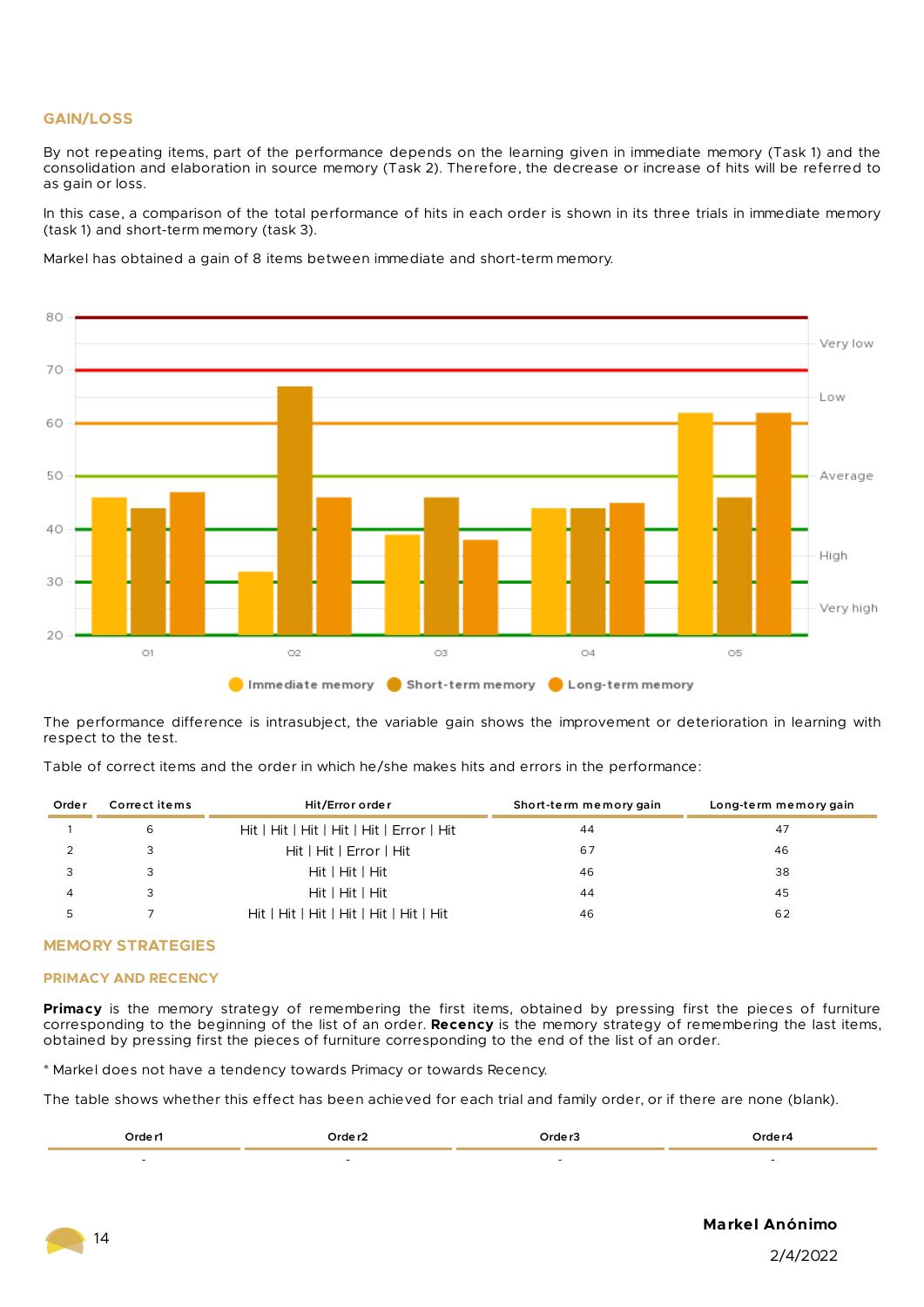#### **MEMORY STRATEGIES**

These strategies refer to the greater use of visual or verbal memory to perform the task.

When the subject follows the order by doing a sweep and clicking on the pieces of furniture that he/she visually identifies from the order we say that he/she uses **visual memory**. The sweep will be classified as "right to left" or "left to right" depending on the direction he/she follows.

When the subject follows the order in which he/she has heard the order, even when there are pieces of furniture within the order that are close to each other, and reproduces the order that he/she verbally remembers, we say that he/she uses **verbal memory**.

It is compatible for both to occur since we use all our functions in order to do the task as best as possible.

| Order 1<br>Verbal memory<br>Visual memory            | Nο<br>Yes, from right to left |
|------------------------------------------------------|-------------------------------|
| Order 2<br>Verbal memory<br>Visual memory            | Νo<br>No                      |
| Order 3<br>Verbal memory<br>Visual memory            | Nο<br>Nο                      |
| Order <sub>4</sub><br>Verbal memory<br>Visual memory | Nο<br>Nο                      |
| Order 5<br>Verbal memory<br>Visual memory            | Nο<br>Nο                      |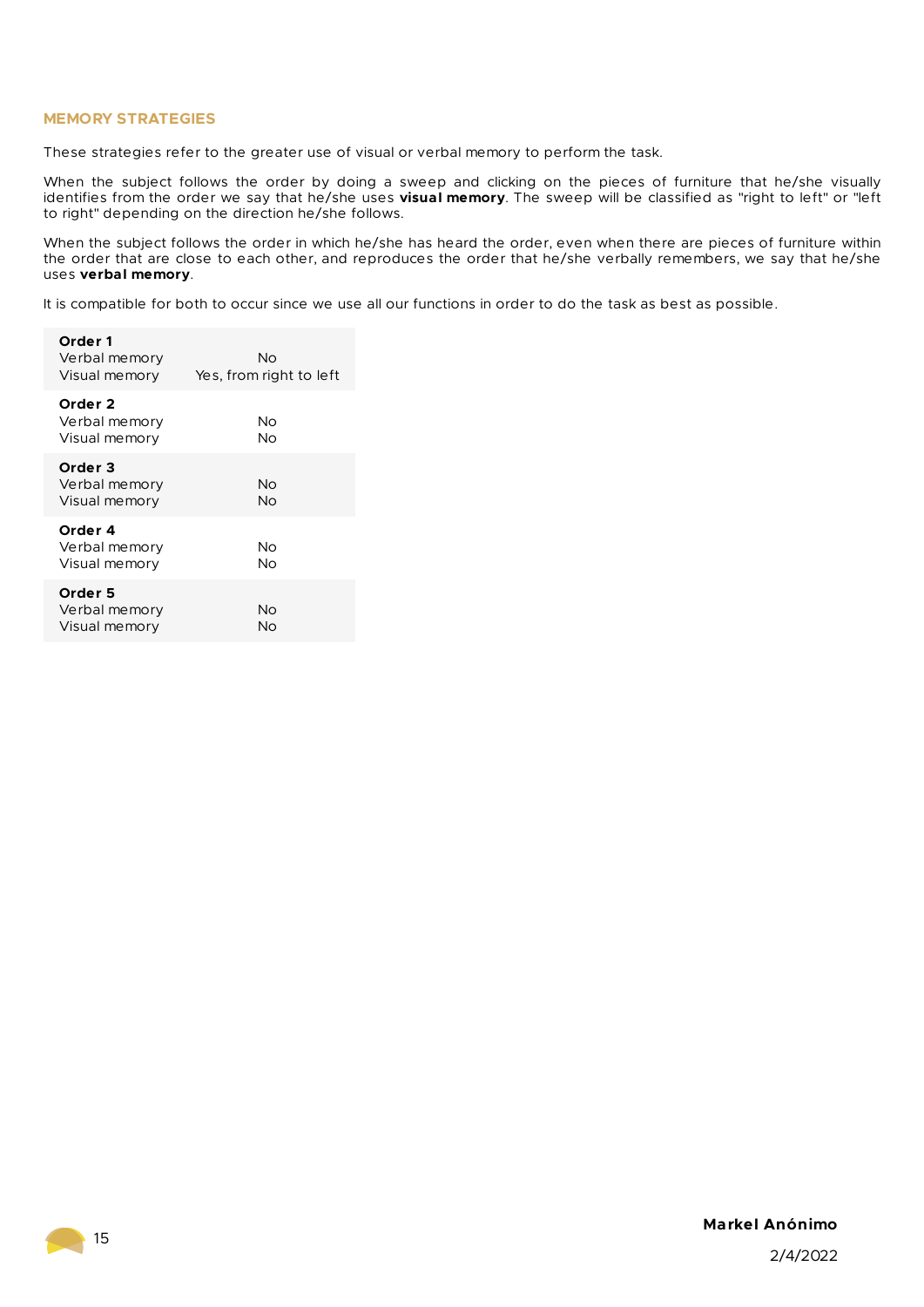# **5. RECOGNITION**

While memory is an exercise in bringing back information previously presented, recognition presents the information and one must discern whether the items have been processed previously or not.

**Recognition:** Measured in total hits, Markel has a performance of 41 in this variable.

**False positives:** It is measured by errors by clicking. Markel has a performance of 61 in this variable.

**Discriminability:**Obtained from the formula d' prime explained in the manual. Markel has a performance of 20 in this variable.

Graph in T scores of the recognition variables



**Markel Anónimo**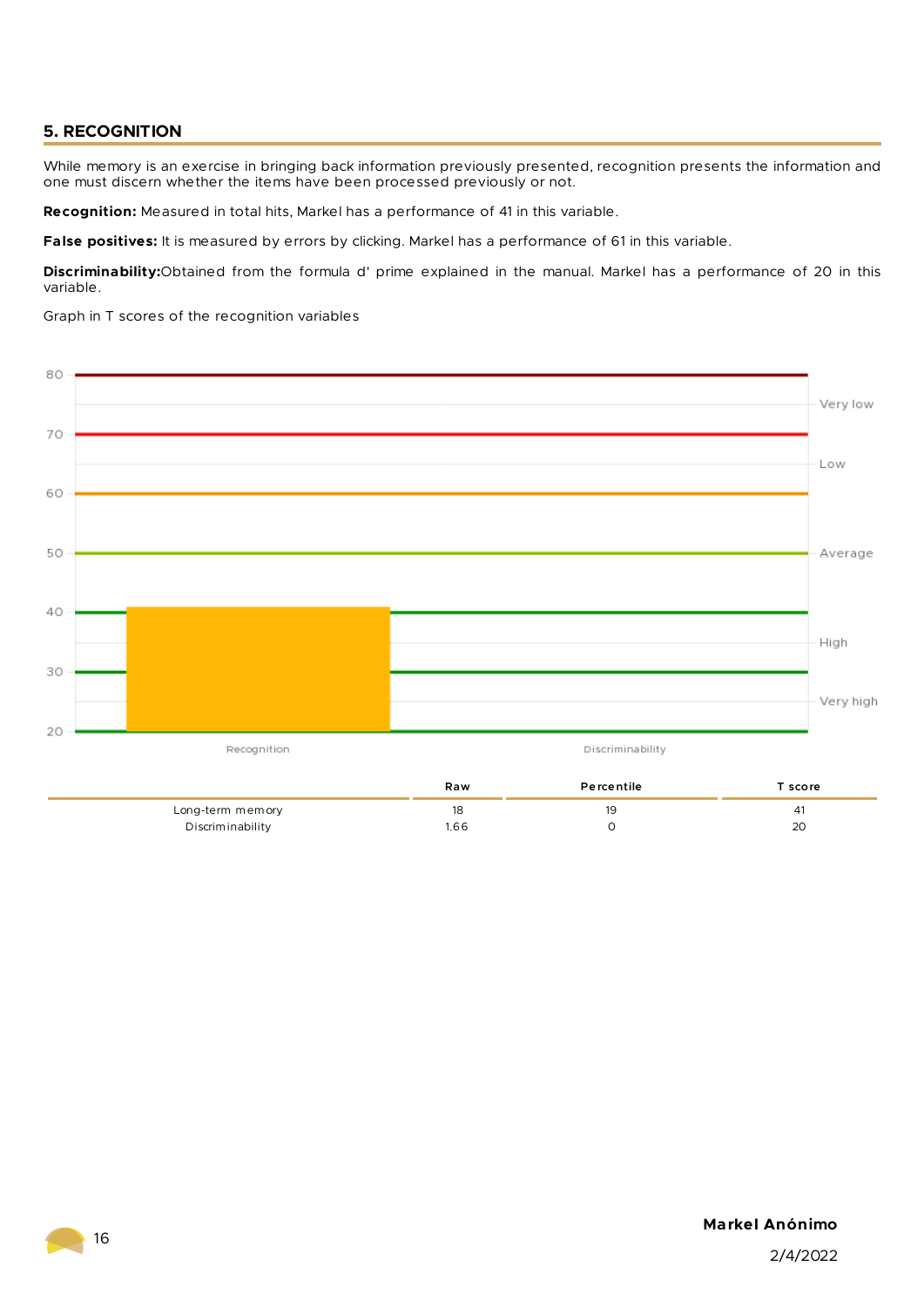The execution of Markel in this task is shown in the following table:

| Item            | Corre ct | Response time      |
|-----------------|----------|--------------------|
| $\mathbf{1}$    | Yes      | 8.96 sec           |
| $\overline{2}$  | Yes      | 1.51 sec           |
| 3               | Yes      | 1.29 sec           |
| 4               | Yes      | 2.14 sec           |
| 5               | Yes      | 1.32 sec           |
| 6               | Yes      | 1 sec              |
| $\overline{7}$  | Yes      | 0.76 sec           |
| $\,8\,$         | Yes      | $1.22$ sec         |
| 9               | Yes      | 1.26 sec           |
| 10 <sup>°</sup> | Yes      | $1.19 \text{ sec}$ |
| 11              | Yes      | $1.65$ sec         |
| 12              | Yes      | 1.47 sec           |
| 13              | Yes      | 0.83 sec           |
| 14              | Yes      | $0.83$ sec         |
| 15              | Yes      | 0.96 sec           |
| 16              | Yes      | 1.28 sec           |
| 17              | Yes      | 2.73 sec           |
| 18              | Yes      | 2.11 sec           |

The analysis of the following variables is shown below:

| Number of items correctly identified as part of the orders (true positives)                       | 17.42 sec |
|---------------------------------------------------------------------------------------------------|-----------|
| Number of items correctly discarded as not ordered (true negatives)                               | 15.12 sec |
| Number of items incorrectly identified as part of the orders when they were not (false positives) | 0 sec     |
| Number of items incorrectly discarded when they were part of the order (false negative)           | 0 sec     |
| Total number of items correctly classified.                                                       | 32.54 sec |
|                                                                                                   |           |

Markel presents a time standard deviation on the hits of 57 and a time standard deviation on the errors of 77.

# **ERRORS IN THE RECOGNITION TASK**

Markel has not made intrusion errors in the recognition task.

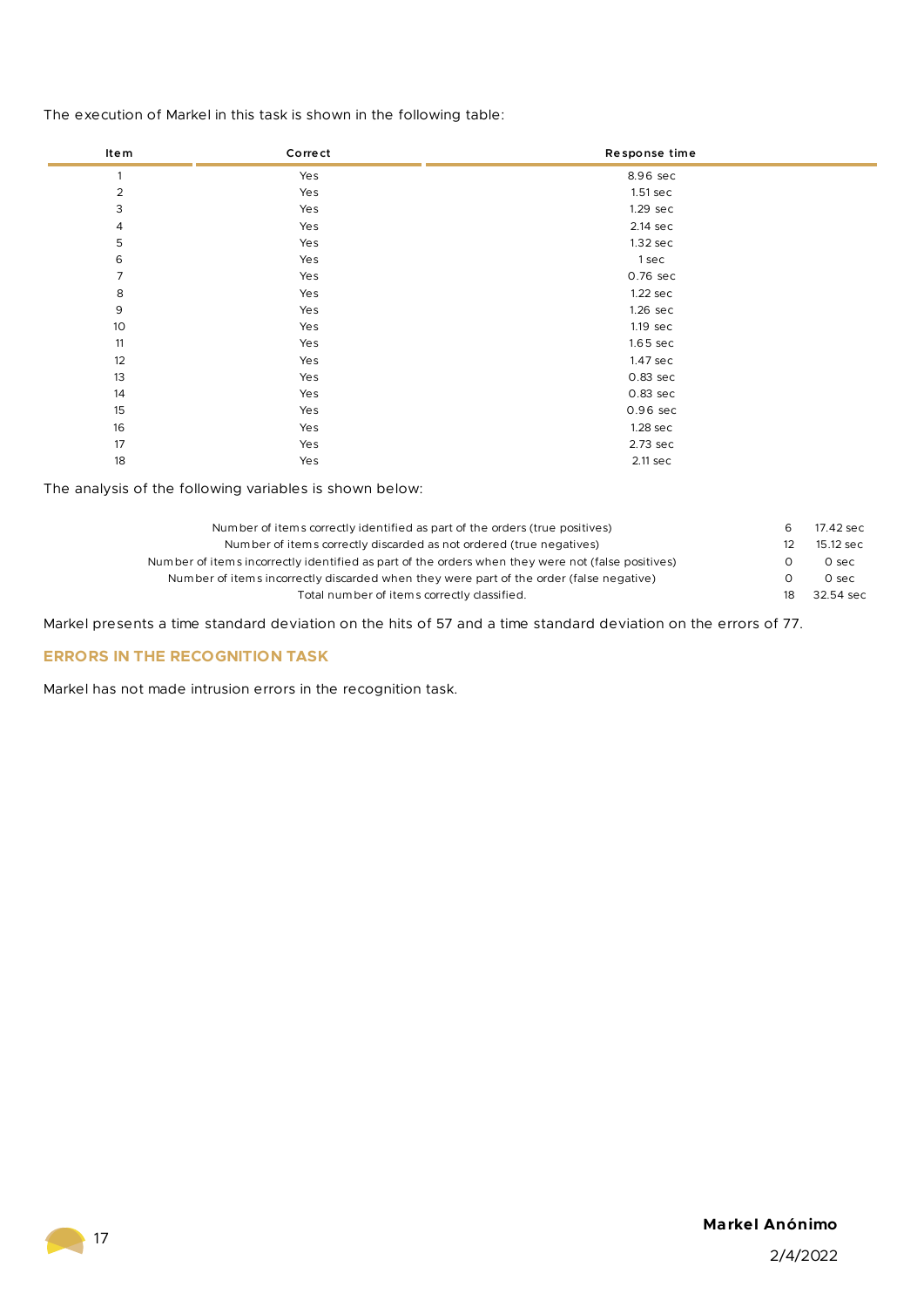# **6. OTHER INDICATORS**

#### **6.1. PROSPECTIVE MEMORY**

It is the memory that allows you to plan and remember tasks to be done in the future. In this case, at the beginning of the test, next to the instructions, the subject is asked to turn off the light when finished.

Markel has turned off the light, this data has no statistical significance in the current normative, so it only serves as qualitative data 1. With a latency of 8704.

# **6.2. FORCED CHOICE**

This task is not part of the memory test.

In this task Markel gives a result of 1.

The execution of Markel in this task is shown in the following table:

| Item            | Speed              |
|-----------------|--------------------|
| T11             | 2.64 sec           |
| TO <sub>8</sub> | 1.7 <sub>sec</sub> |
| TO <sub>2</sub> | $1.96$ sec         |
| TO <sub>6</sub> | $1.63$ sec         |
| T09             | 1.49 sec           |
| T13             | $1.4 \text{ sec}$  |

#### **6.3. INTRUSIONS AND PERSEVERATIONS**

**Perseverations:** They are memory insistences on the same item. They are obtained when one clicks on an item more times than asked. Markel has a performance of 36 in this variable.

**Intrusions:** These are items that are recognized as correct but are not. Markel has a performance of 57 in this variable.

**Perseverations on intrusions:** Memory insistences on an intrusion. Markel has a performance of 57 in this variable.

|                       | E 1-3 | <b>STFR</b> | <b>DFR</b> | Raw | Percentile | <b>Score</b> |
|-----------------------|-------|-------------|------------|-----|------------|--------------|
| Persev. correct items |       |             |            |     | 76         | 57           |
| Intrusions            |       |             |            |     |            | 36           |
| Persey, intrusions    |       |             |            |     |            | 37           |